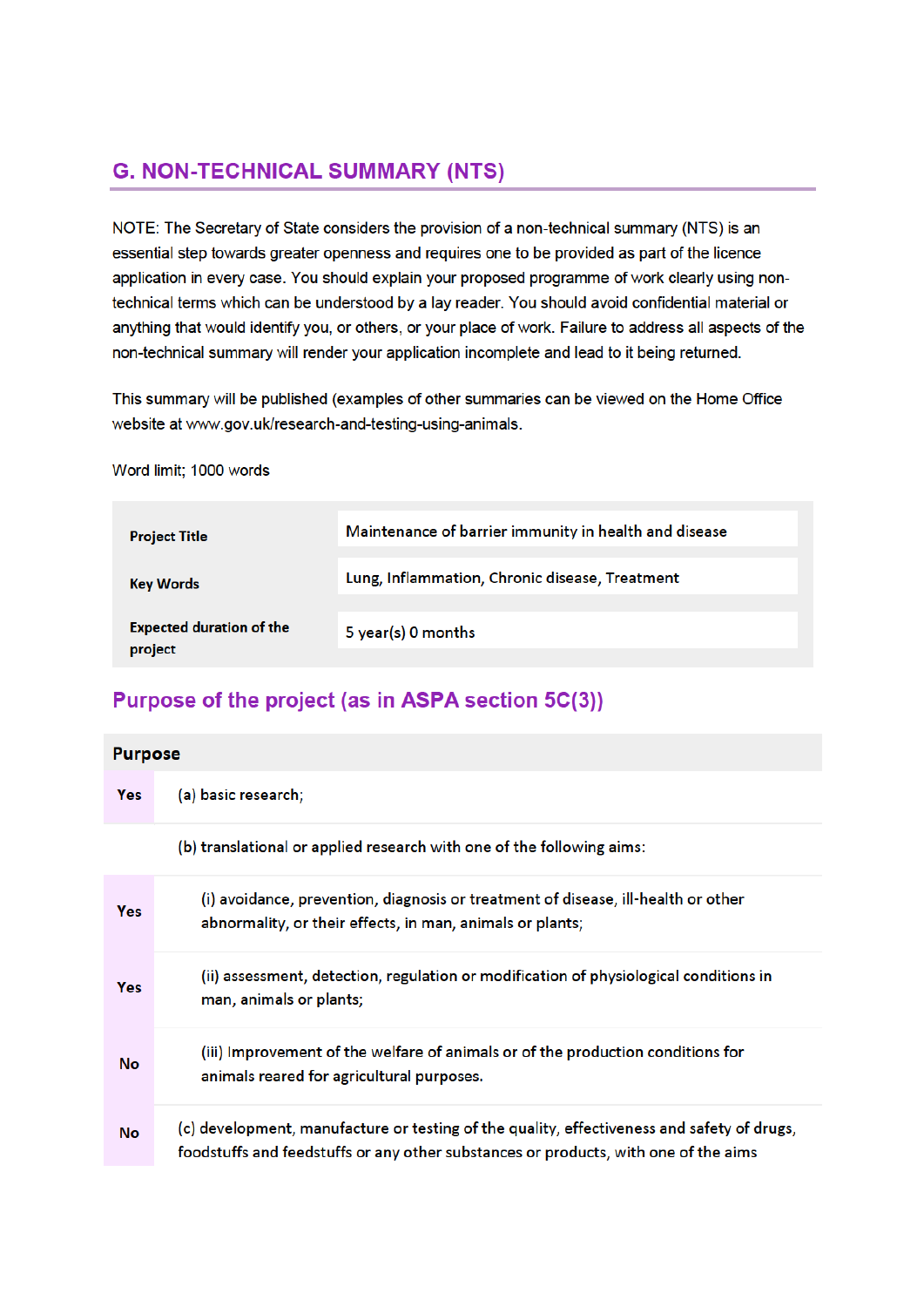|    | mentioned in paragraph (b);                                                                                                   |
|----|-------------------------------------------------------------------------------------------------------------------------------|
| No | (d) protection of the natural environment in the interests of the health or welfare of man<br>or animals;                     |
| No | (e) research aimed at preserving the species of animal subjected to regulated procedures<br>as part of the programme of work; |
| No | (f) higher education or training for the acquisition, maintenance or improvement of<br>vocational skills;                     |
| No | (g) forensic inquiries.                                                                                                       |

### Describe the aims and objectives of the project:

Treatments for lung conditions such as infection and asthma have not changed since the discovery of antibiotics and steroids. Huge numbers of patients with lung disease do not respond to these treatments. An alternative approach to combatting inflammatory disease is to identify why healthy people are not inflamed. This approach has led to the discovery of pathways present in health that were absent in disease, which are now of interest to the pharmaceutical industry. This project license continues to develop these ideas, but also begin the next logical strand of research, which is to understand how lung disease causes effects elsewhere in the body.

For example, it is important to understand why some patients with cancer develop secondary cancers in the lung when others do not. Also why do some patients with lung disease develop complications in the skin or kidney? These secondary effects of lung disease cause significant disease and disability in their own right.

## What are the potential benefits likely to derive from this project?

More often than not, severe disease and death is not associated with the first inflammatory event, but with subsequent consequences. For example: 1) Patients with severe asthma only get worse disease after bacterial infection 2) Some patients with pandemic flu do not die of flu, but the bacterial pneumonia that follows. 3) Some patients with breast cancer develop secondary lung cancer, which kills them, whereas others do not. 4) Kidney and skin inflammation following lung inflammation occur in some, but not others. Understanding secondary complications, provides an alternative strategy to treat those most severely affected by inflammation.

### What types and approximate numbers of animals do you expect to use and over what period of time?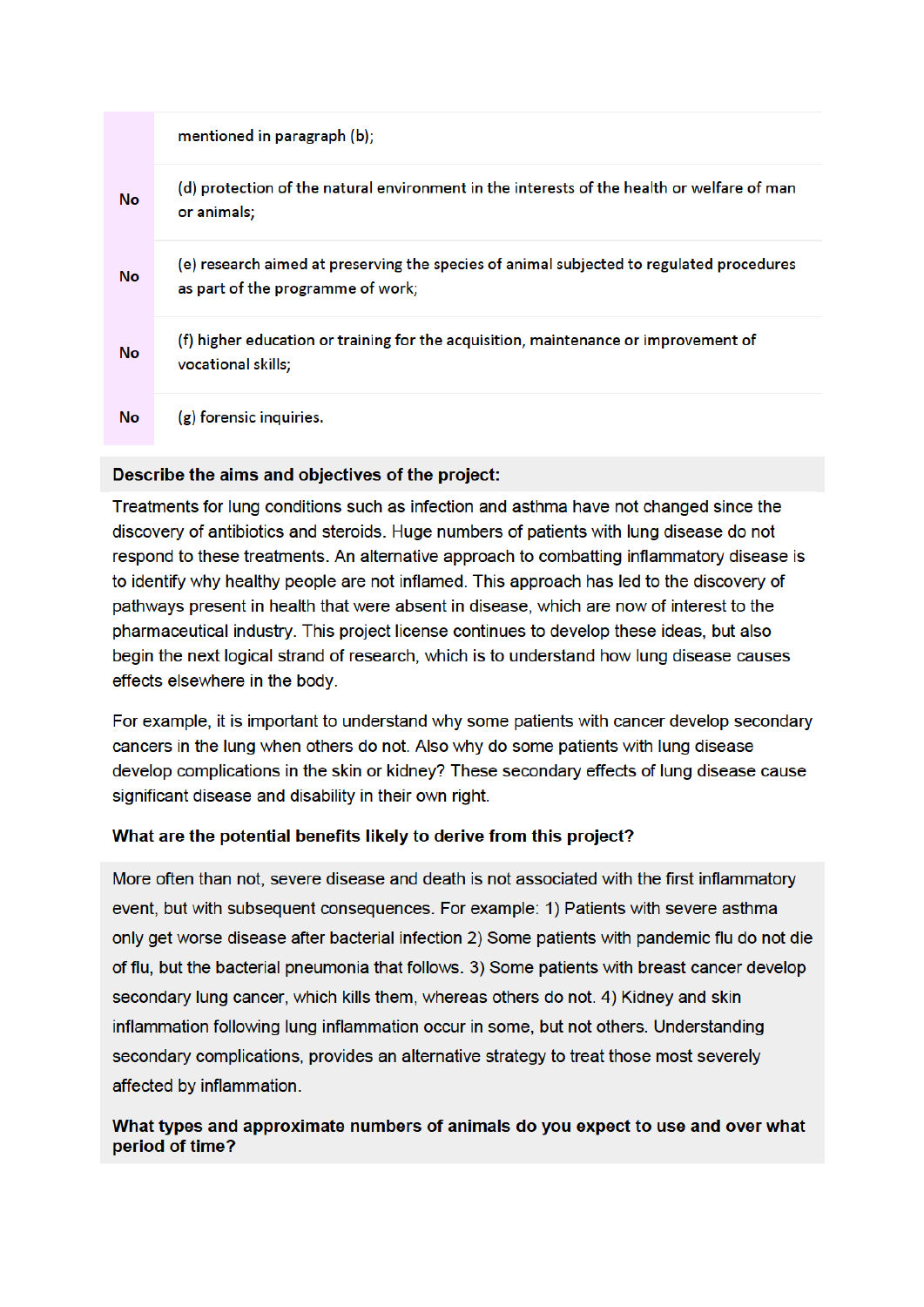This project licence merges the interests of a number of groups interested in lung, skin, kidney and gut that encompass approximately 15 researchers for 5 years. The maximum number of mice we will breed is 10,000. We will use a maximum of 17,000 mice, which represents approximately 226 per year per person. This relatively low number reflects that the work has now predominantly moved into human tissues.

#### **In the context of what you propose to do to the animals, what are the expected adverse effects and the likely/expected levels of severity? What will happen to the animals at the end?**

This project license has an overall severity limit of moderate. To induce lung inflammation, mice are given an inhaled anaesthetic. The agent causing inflammation is then placed as a droplet on their nose, which they also breathe in. They recover from this within 2 minutes. We have many years' experience of the lung inflammation models such that we know how to only induce a moderate illness score. In many cases this represents a bad cold, but on occasions mice may experience influenza like symptoms. No adverse events are expected. The impact of lung inflammation on the spread of distant cancers is only concerned at the earliest stages of lung cancer. At the end of the experiment mice are euthanised using an injected anaesthetic

#### **Application of the 3Rs**

#### **Replacement**

State why you need to use animals and why you cannot use non-protected animal alternatives

#### **Replacement**

At least 60 percent of the laboratories research has now transferred into specimens from patients. This was largely facilitated by relocation to clinicians **Exercise 20 Contract 20 Contract 20 and 20 and 20 and 20 and 20 and 20 and 20 and 20 and 20 and 20 and 20 and 20 and 20 and 20 and 20 and 20 and 20 and 20 and 20 and 20 and 20 and 20 and 20 and 20 and 20 an** possible. Unlike cell lines, this tissue provides relevant cells in their relevant architecture.

Unfortunately, this tissue does not represent all lung diseases and so modelling certain scenarios in a 3 dimensional environment is required.

#### **Reduction**

Explain how you will ensure the use of minimum numbers of animals

#### **Reduction**